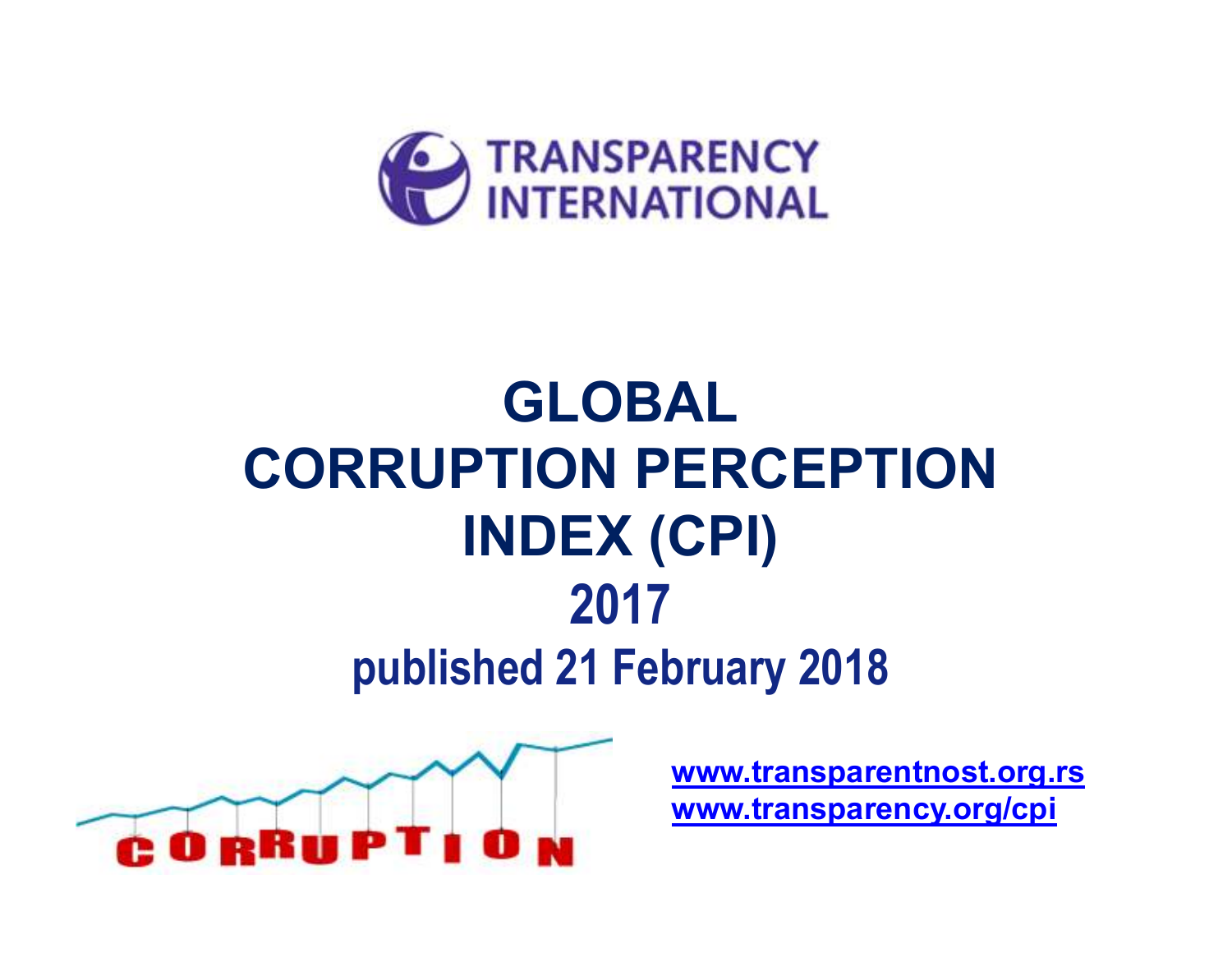

### **Corruption Perception Index for 2017**

**Global (180 states/territories) agregate Index (from 13 different sources of data) that measures perception (experts/businessmen) corruption ("abuse of entrusted power for private gain") in public sector (state officials and public servants)**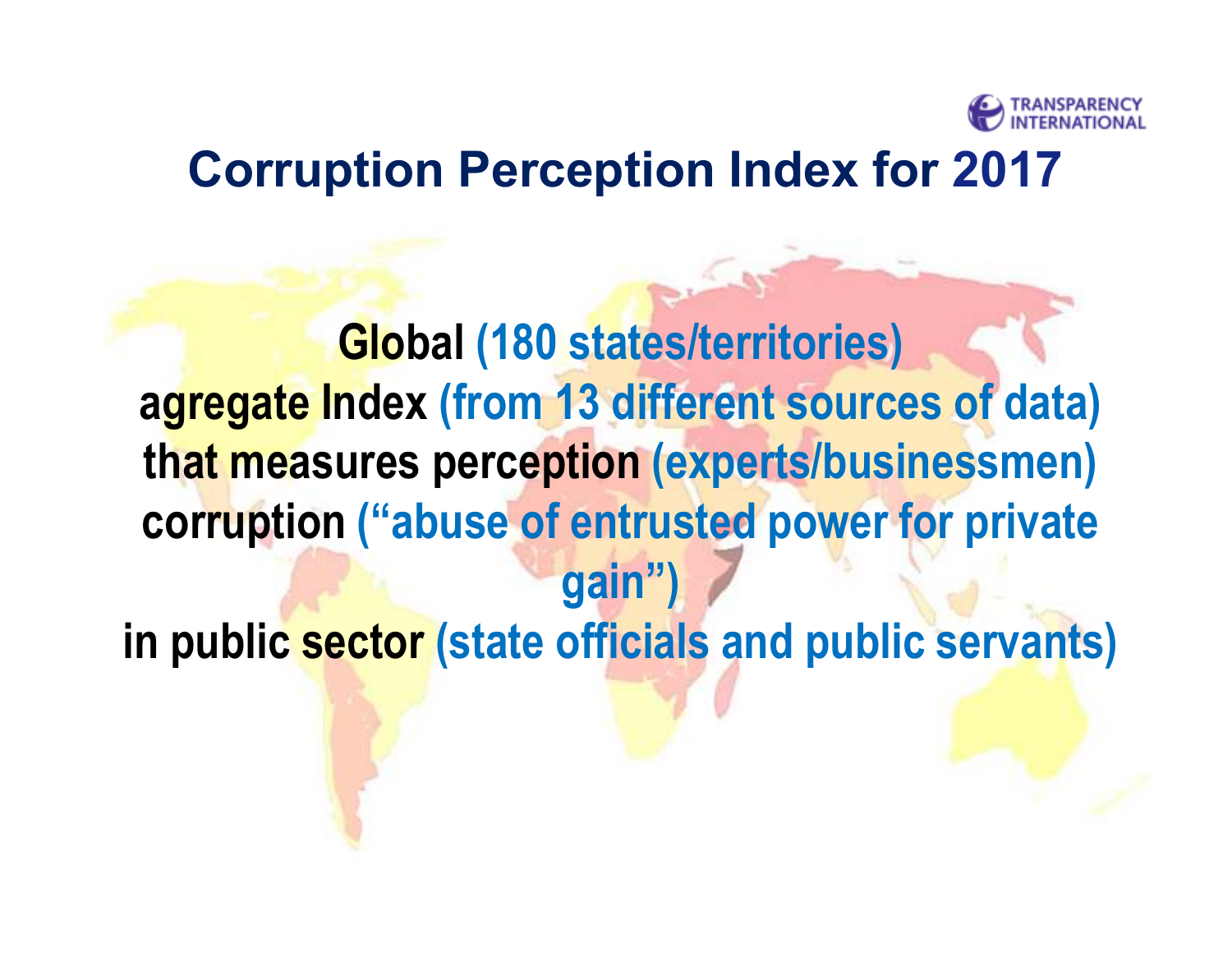## **Corruption Perception Index for 2017**

- Measures the level of how corrupt public sector is perceived to be (corruption among state officials and public servants)
- • Index is created on the basis of **13 different researches and studies**, conducted by institutions, questioning entrepreneurs, analysts and local experts
- • **In 2017 total of 180 states/territories are ranked**, four more compared to 2016

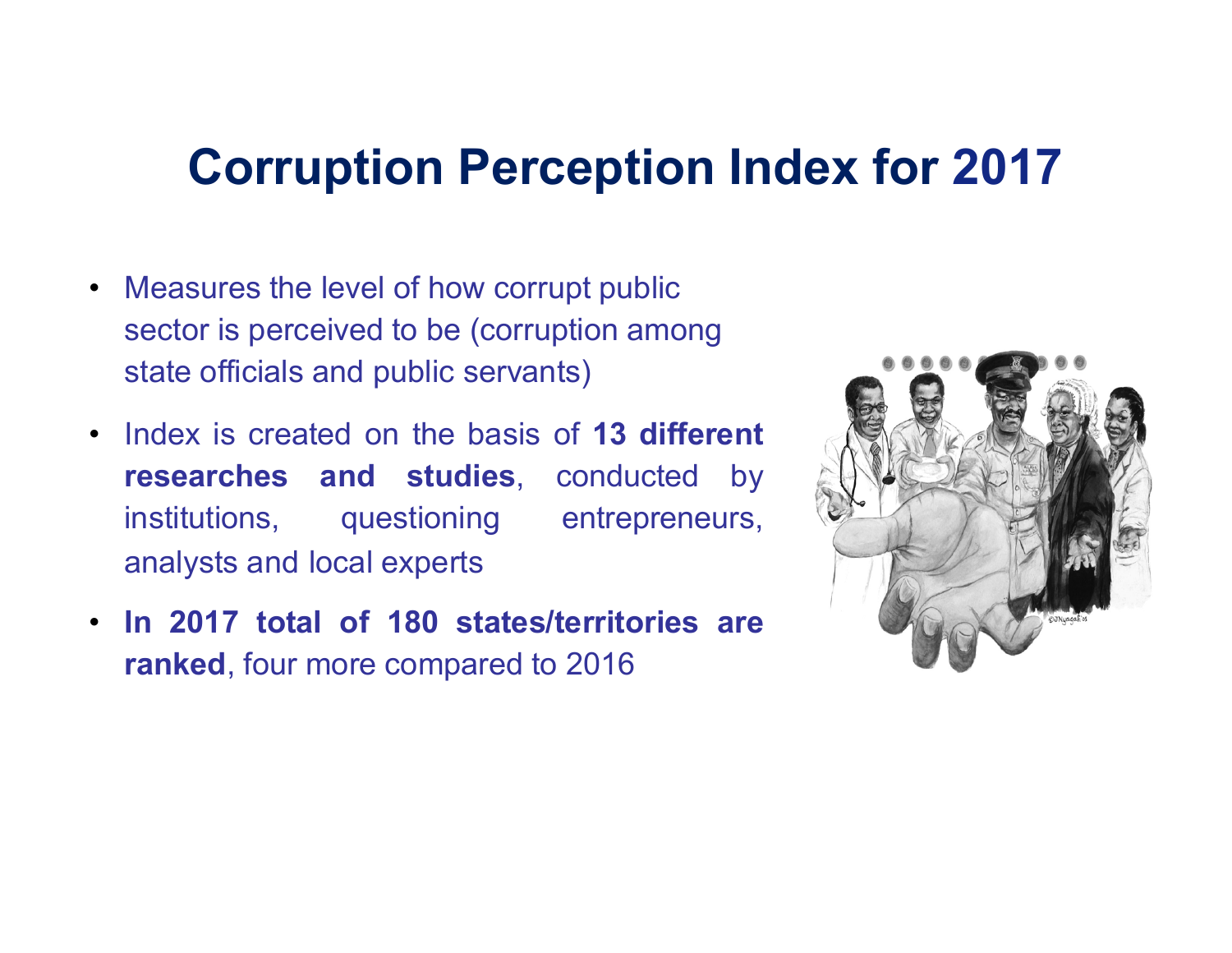

## **Goals of CPI**

- $\bullet$  To measure the perception of corruption presence in the public sector by businessmen, experts and risk analysts
- •To promote comparative understanding of corruption level
- • To offer overview on perception of decisions makers that influence trade and investments
- • CPI is "cumulative research" (research of group of researches), designed to overcome deficiencies of each individual research on corruption
- $\bullet$  To stimulate scientific researches, analysis of cause and consequences of corruption both in international and domestic level
- • To contribute to raising public awareness on corruption – to create positive climate for changes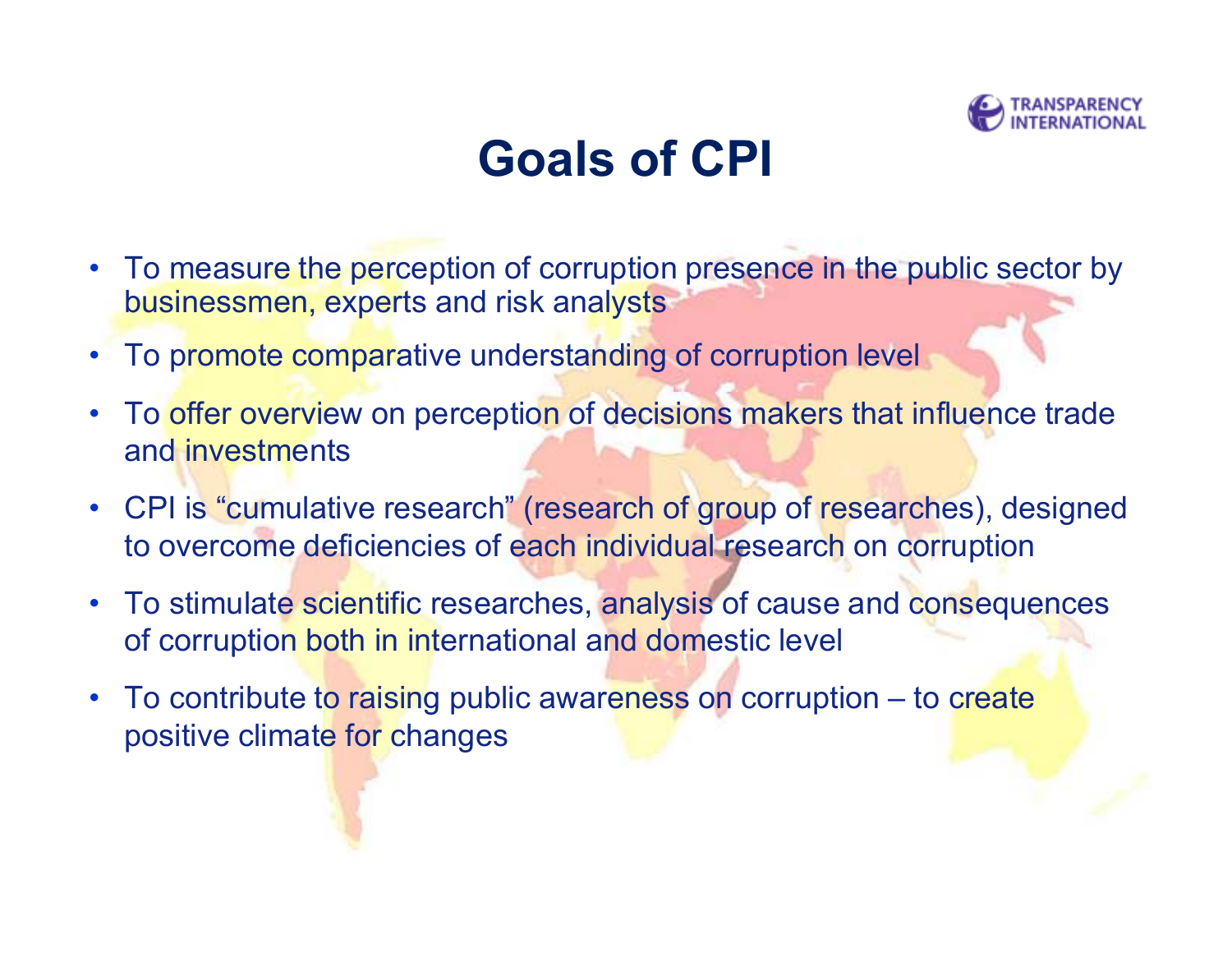# **Corruption Perception Index for 2017**

- CPI is "research of group of researches" conducted annually that provides data that could be monitored continuously.
- **Minimum 3 researches per country/territory to be included in the list**
- **Research covers the period of previous 24 months**
- **Countries are ranked on a scale from 100 (very 'clean') to 0 (very corrupted), which allows detailed classification (smaller number of countries that share the same score, unlike previous methodology (scores from 10 to 0)**
- **Perception and not the facts are being researched** (e.g. number of convictions, number of media releases, adopted laws, announcements)

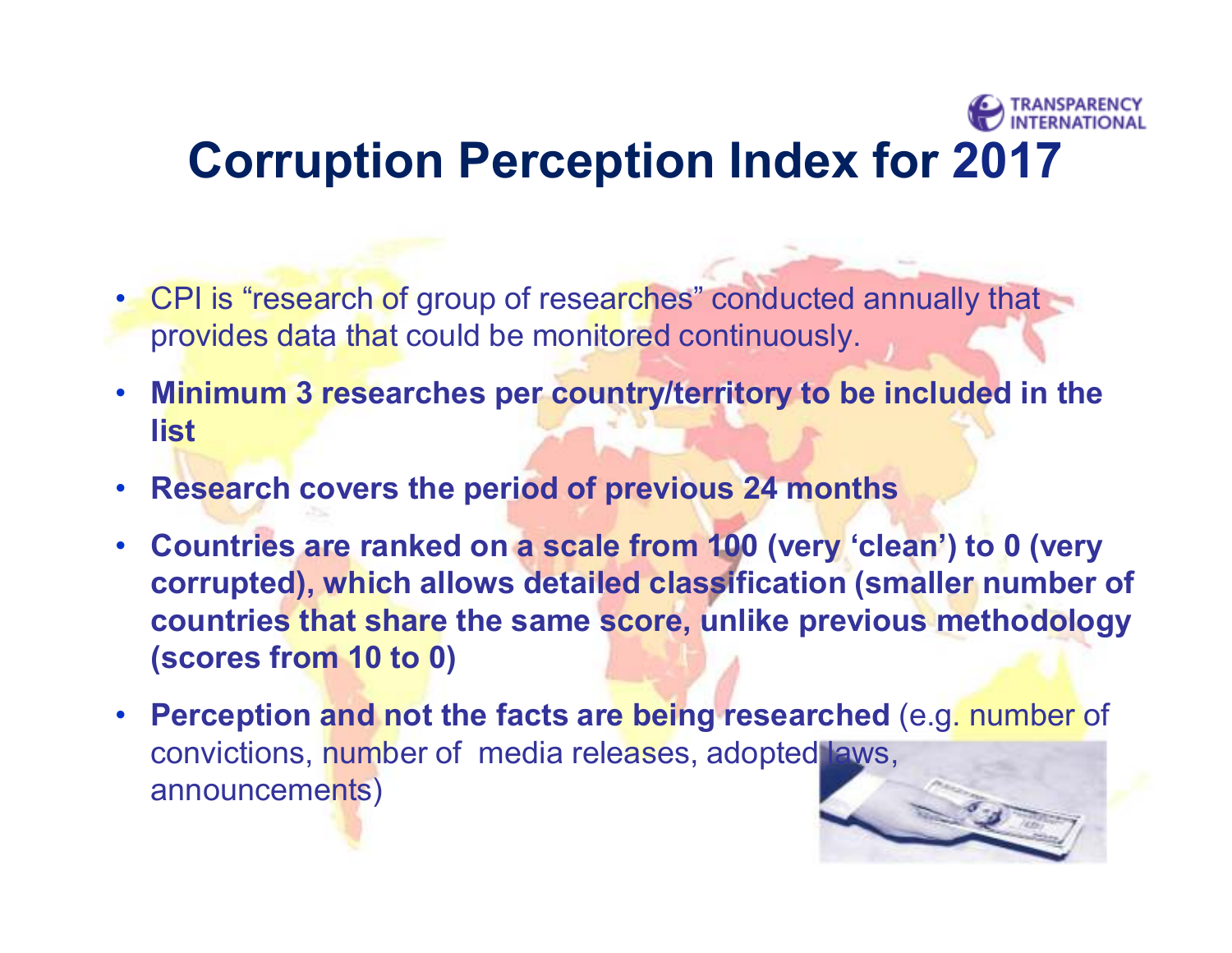## **Possibility of comparison**



- Index represents overview of businessmen and analysts' perceptions on situations in certain countries and doesn't necessarily reflect certain annual trends, but actual impressions
- **Score is more relevant than the place on the list** (because sometimes number of states/tterritories involved, changes)
- Smaller changes in the score are not necessarily consequence of significant change in corruption perception, but of the researches comprehended with sample
- **CPI 2017 is possible to compare with CPI results from previous 5 years (country's/territory's score)**. Due to methodology changes, possibility of comparison of CPI 2017 with previous years (prior to 2012) is limited: ranking in the list can be compared (taking into consideration changes of number of countries in the sample), comparing with development of other countries or comparing of the results by individual researches; it is not methodologically correct to multiply score from previous years with 10 or to share current one with 10! Comparison by certain sources should be taken with caution because CPI 2017 comprehends 13 (previously 12) initial researches, which affected method of calculation of score.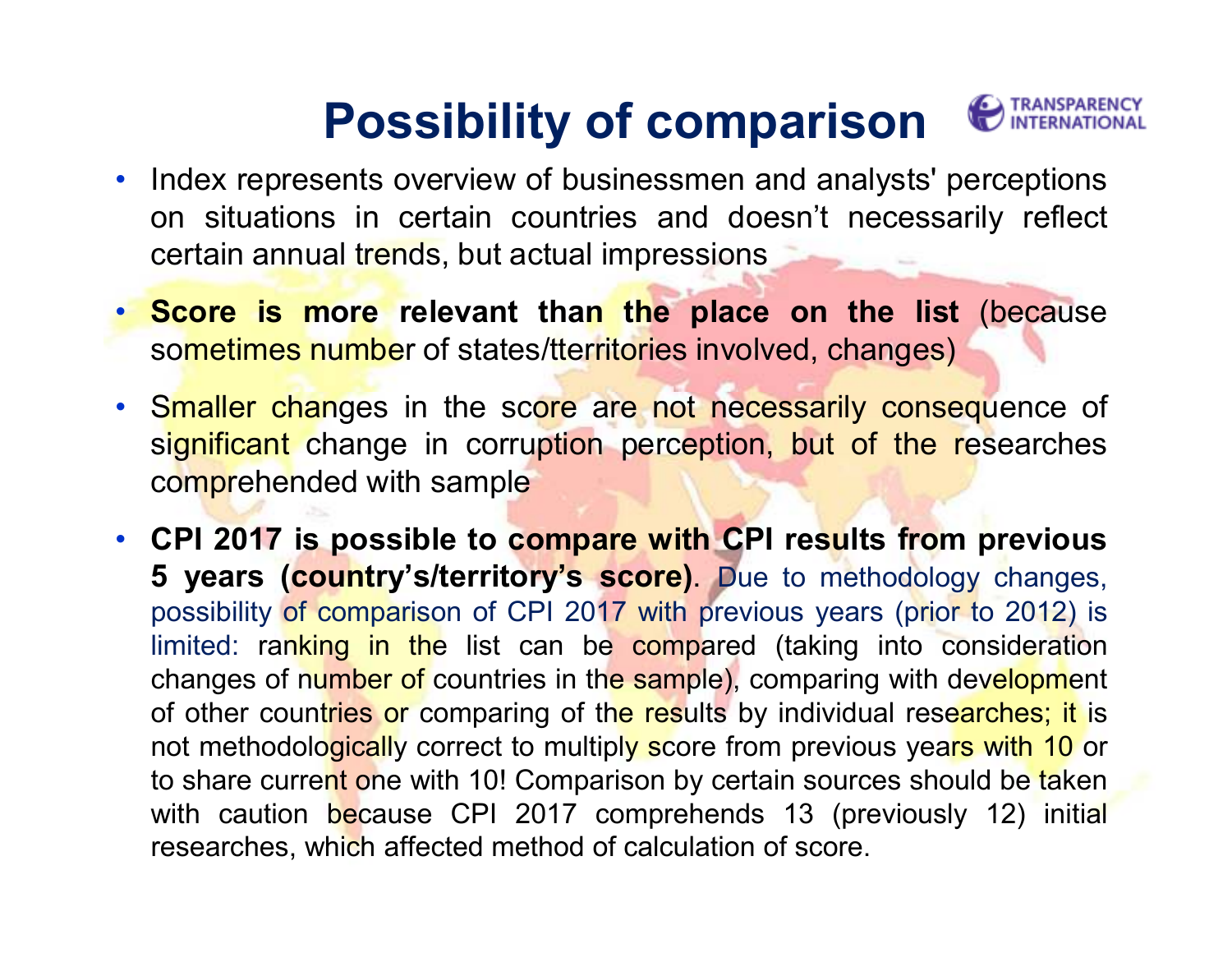# **CORRUPTION** PERCEPTIONS. **INDEX 2017**



www.transparency.org #CPI2017

10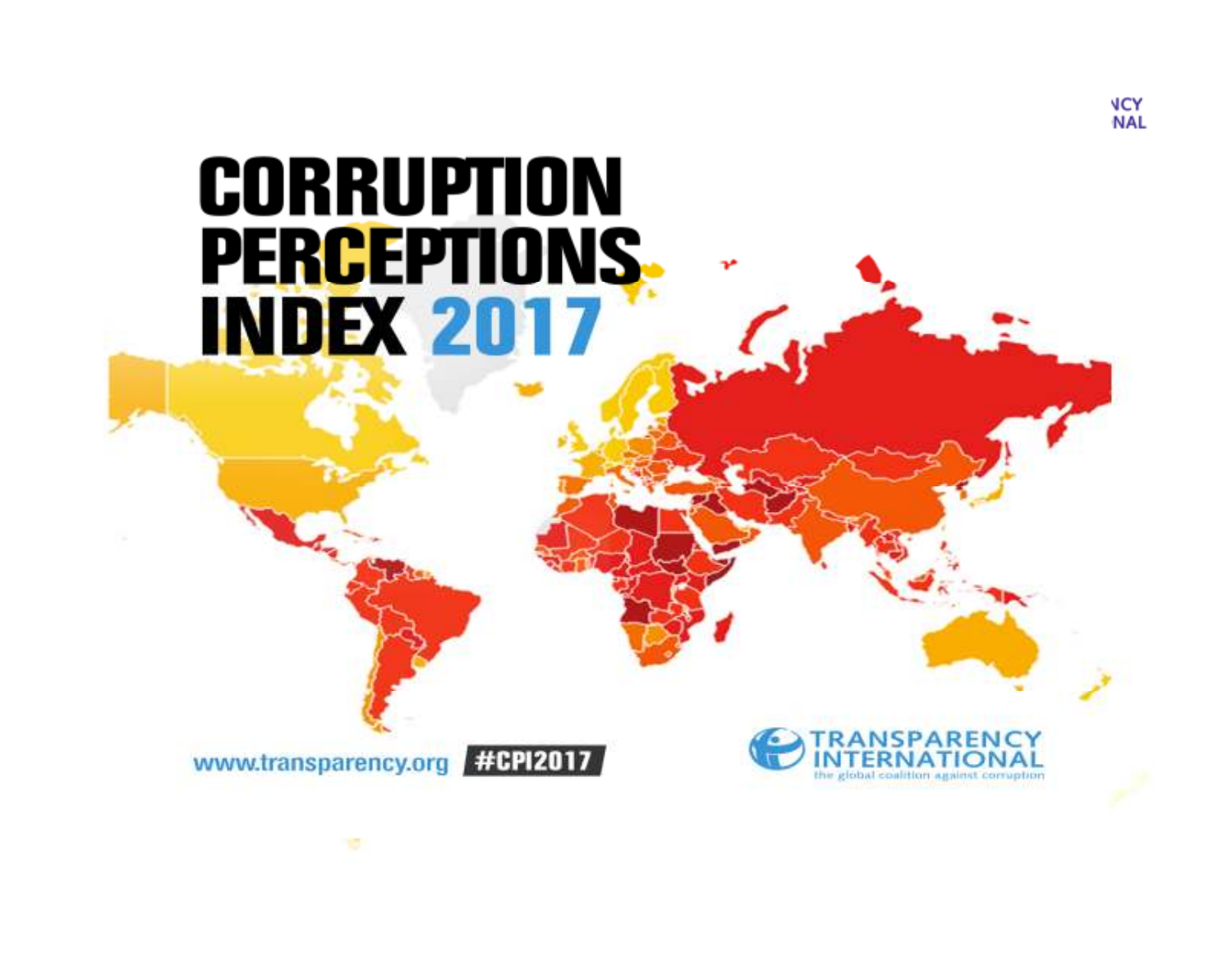### **Deficiencies and advantages of CPI**



Advantages:

- •Other tools for estimation of corruption lead to similar results as CPI
- CPI is a good chance to promote public debate on corruption
- •CPI is good incentive for conducting further analysis
- • CPI includes almost all the countries of the worldDeficiencies:
- • Index does not reflect level of efforts invested into fight against corruption; Index does not always reflect on results in fight against corruption, as long as they result in changes of practice that are possible to record, which that reflects to perception of interviewees; Changes in score are slow, since they are made on the basis of two years' research
- • Developing countries can be shown in worst light due to impartiality and prejudices of foreign observers. That's why there are other means for measuring corruption (e.g. Bribe Payers Index)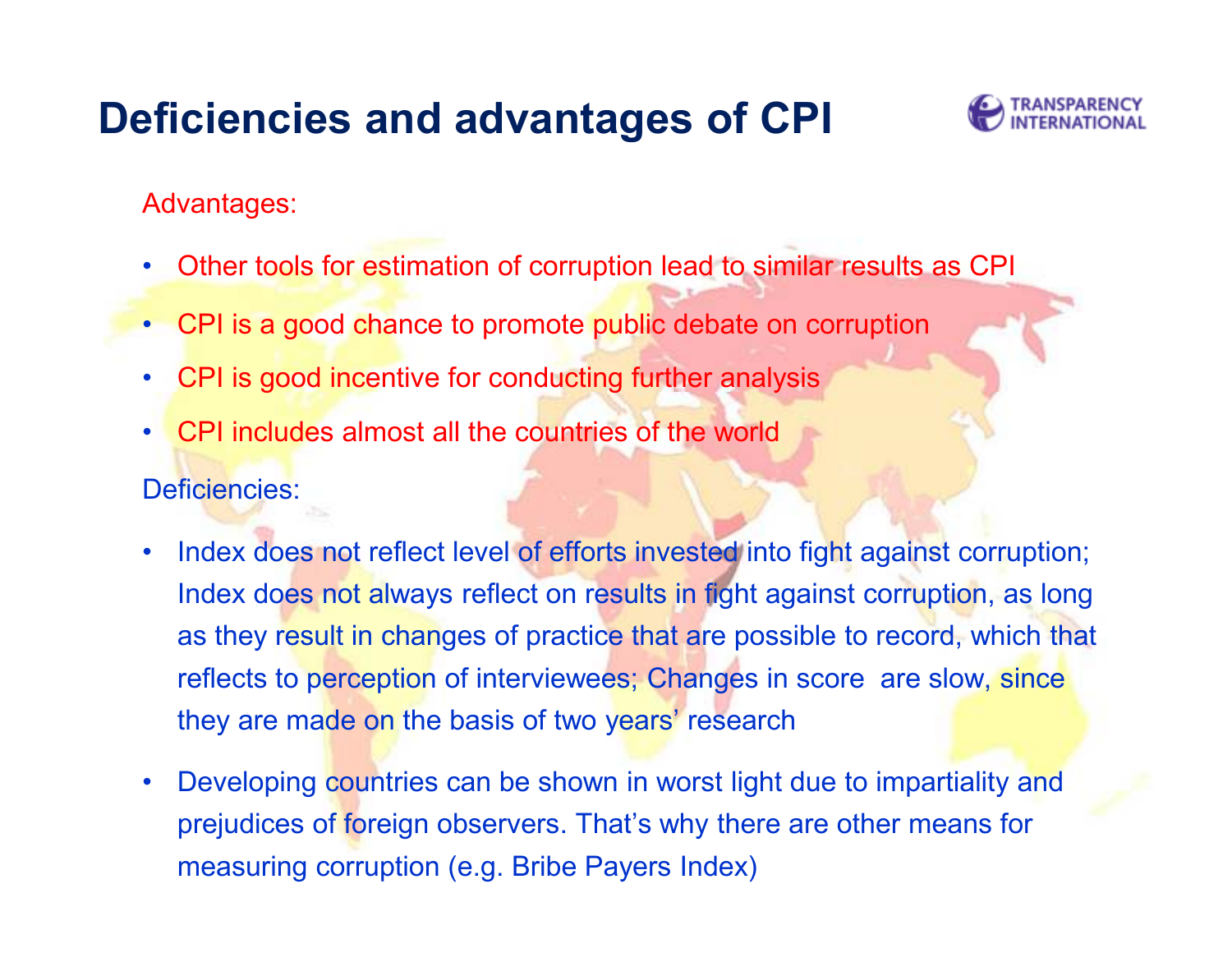## **CPI 2017 - The best and the worst**

#### Countries perceived as the less corrupted

| Rank    | <b>Country</b>                      | Score (0-100) |  |
|---------|-------------------------------------|---------------|--|
|         | <b>New Zealand</b>                  | 89            |  |
|         | <b>Denmark</b>                      | 88            |  |
| $3 - 5$ | <b>Finland, Norway, Switzerland</b> | 88            |  |
| $6 - 7$ | <b>Singapore, Sweden</b>            | 85            |  |

#### Countries perceived as the most corrupted

| 180 | <b>Somalia</b>     | 9  |
|-----|--------------------|----|
| 179 | <b>South Sudan</b> | 12 |
| 178 | <b>Syria</b>       | 14 |
| 177 | Afghanistan        | 15 |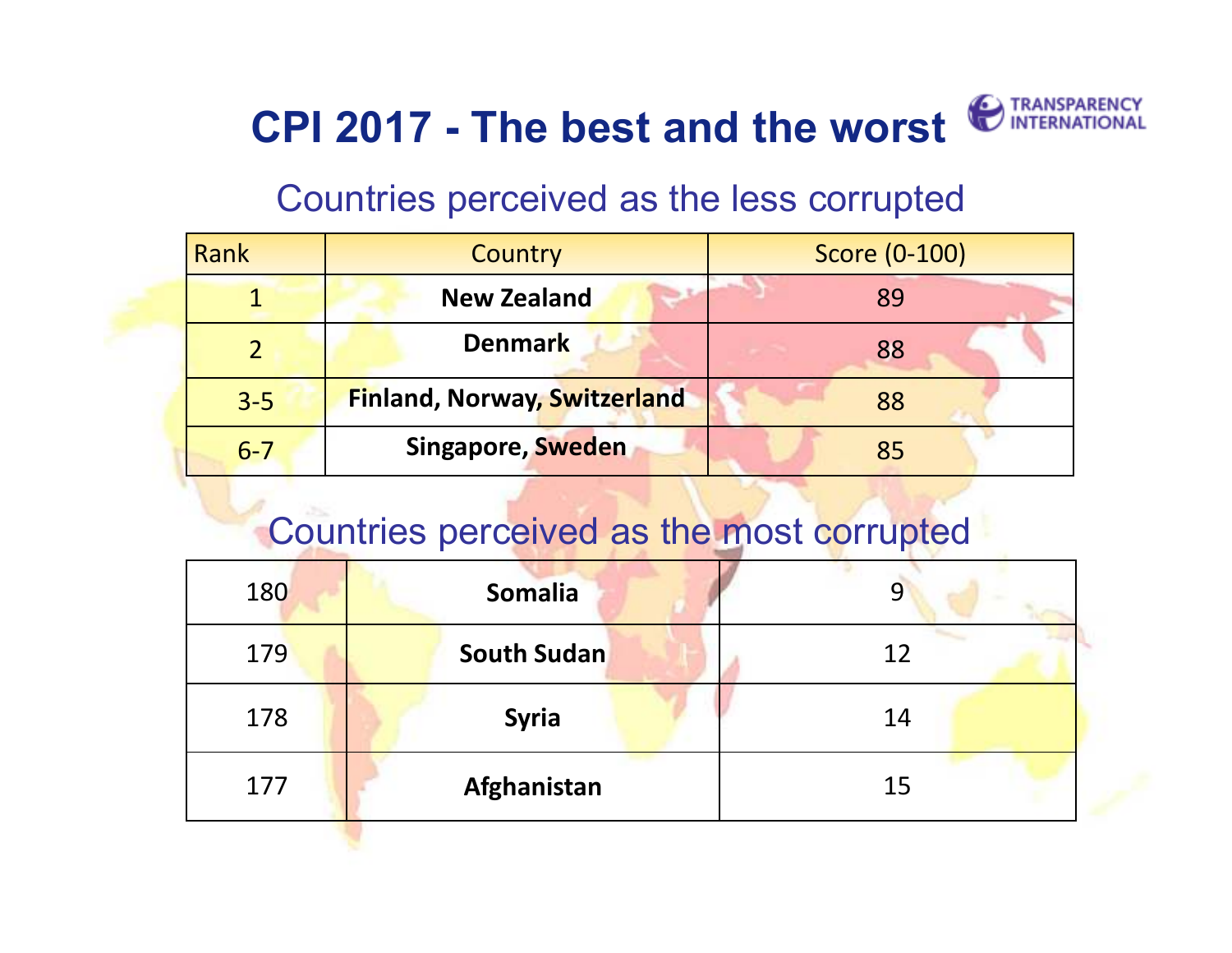

#### **Methodology remarks for Serbia CPI 2017**

- • **Serbia is included in 8 polls** that are taken into consideration when creating the Index
- $\bullet$ **Observed territory of Serbia without Kosovo and Metochy** (researches on the basis of which CPI is created are separately made for that territory and reflect perception on corruption of their public services, so that Kosovo is separately ranked on this list)
- $\bullet$ Researches that are relevant to Serbia three were implemented and published in 2017. Four comprehend data from 2016, and one of those even from previous period. Ranking by individual researches vary from 36 to 46. Standard deviation is (2.8). The difference in estimates among individual surveys is significantly lower than before (for 2016, the standard deviation was 3.69) despite the inclusion of a new source.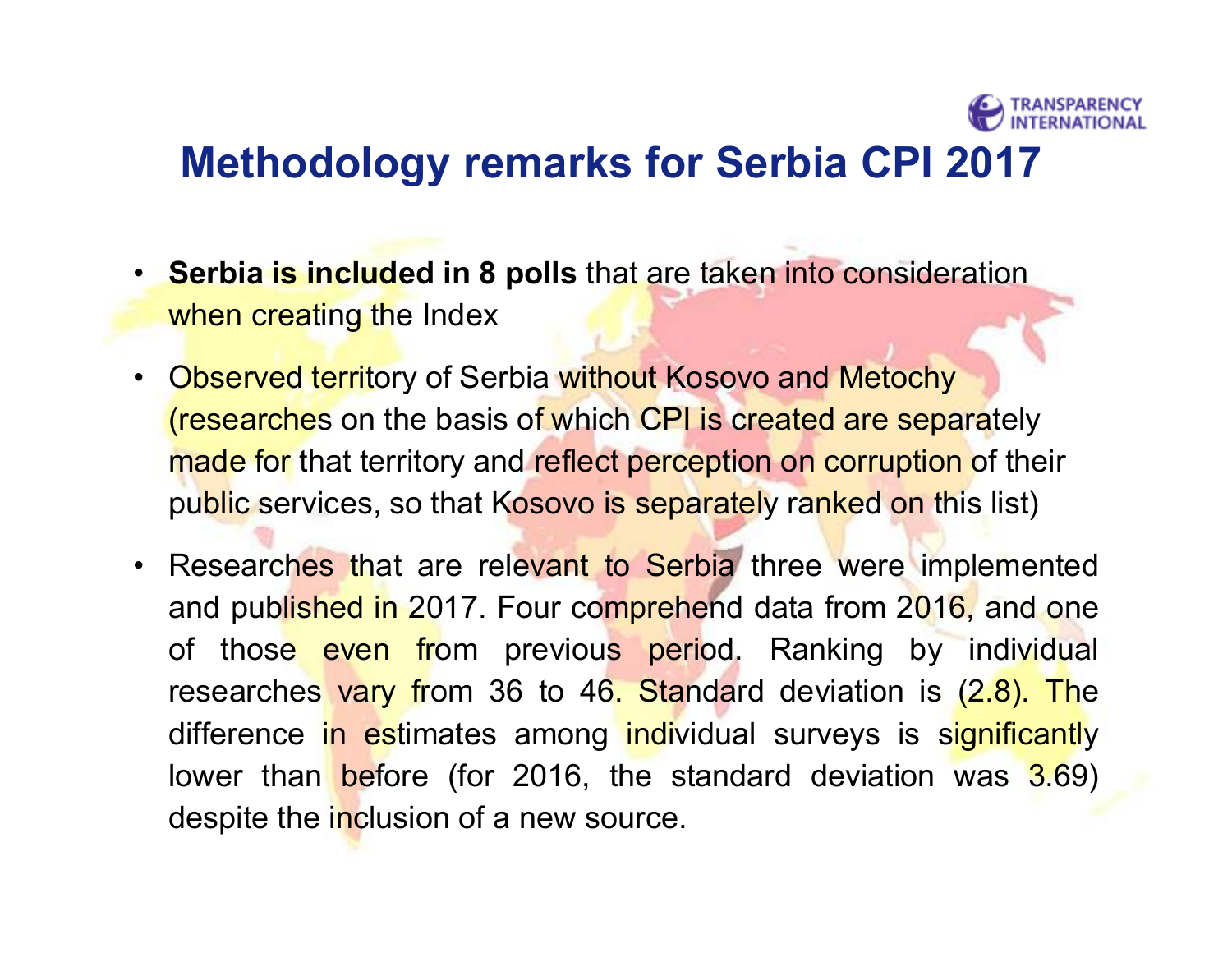#### **Source of data in initial researches relevant to Serbia**



|                | Source                                                     | Sample                                               |  |
|----------------|------------------------------------------------------------|------------------------------------------------------|--|
| 1              | FH (Freedom House, Nations in Transit) 2017                | Perception of nonresidents; examinees come           |  |
|                |                                                            | mainly from developed countries.                     |  |
| $\overline{2}$ | <b>BF (Bertelsmann Foundation) Transformation</b>          | Experts hired by the bank/ institution               |  |
|                | Index 2017                                                 |                                                      |  |
| 3              | <b>EIU (Economist Intelligence Unit) 2017</b>              |                                                      |  |
|                | GI (Global Insight Country Risk Ratings) 2016              |                                                      |  |
| $\overline{4}$ |                                                            |                                                      |  |
| 5              | PRS ICRG (Political Risk Services International            |                                                      |  |
|                | Country Risk Guide) 2017                                   |                                                      |  |
| 6              | WEF (Report of the World Economic Forum,                   | <b>Perception of residents; examinees are mostly</b> |  |
|                | <b>Executive Opinion Survey) 2017</b>                      | local experts, local businessmen and                 |  |
|                |                                                            | multinational companies                              |  |
| $\overline{7}$ | WJP (World Justice Project Rule of Law Index)<br>2017-2017 | Local experts and general population                 |  |
| 8              | Varieties of Democracy Project 2016                        |                                                      |  |
|                |                                                            |                                                      |  |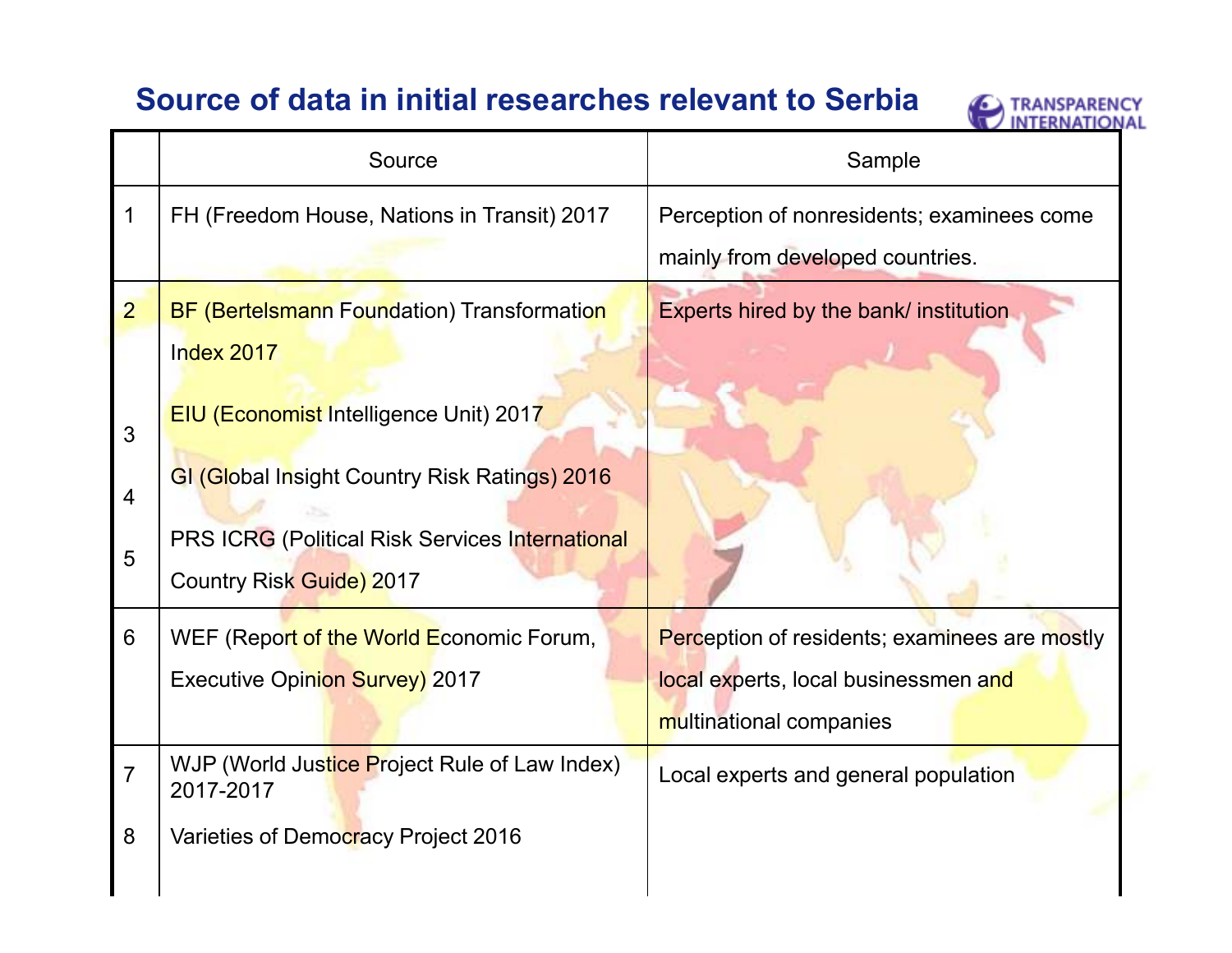

## **Result of Serbia in CPI 2017**

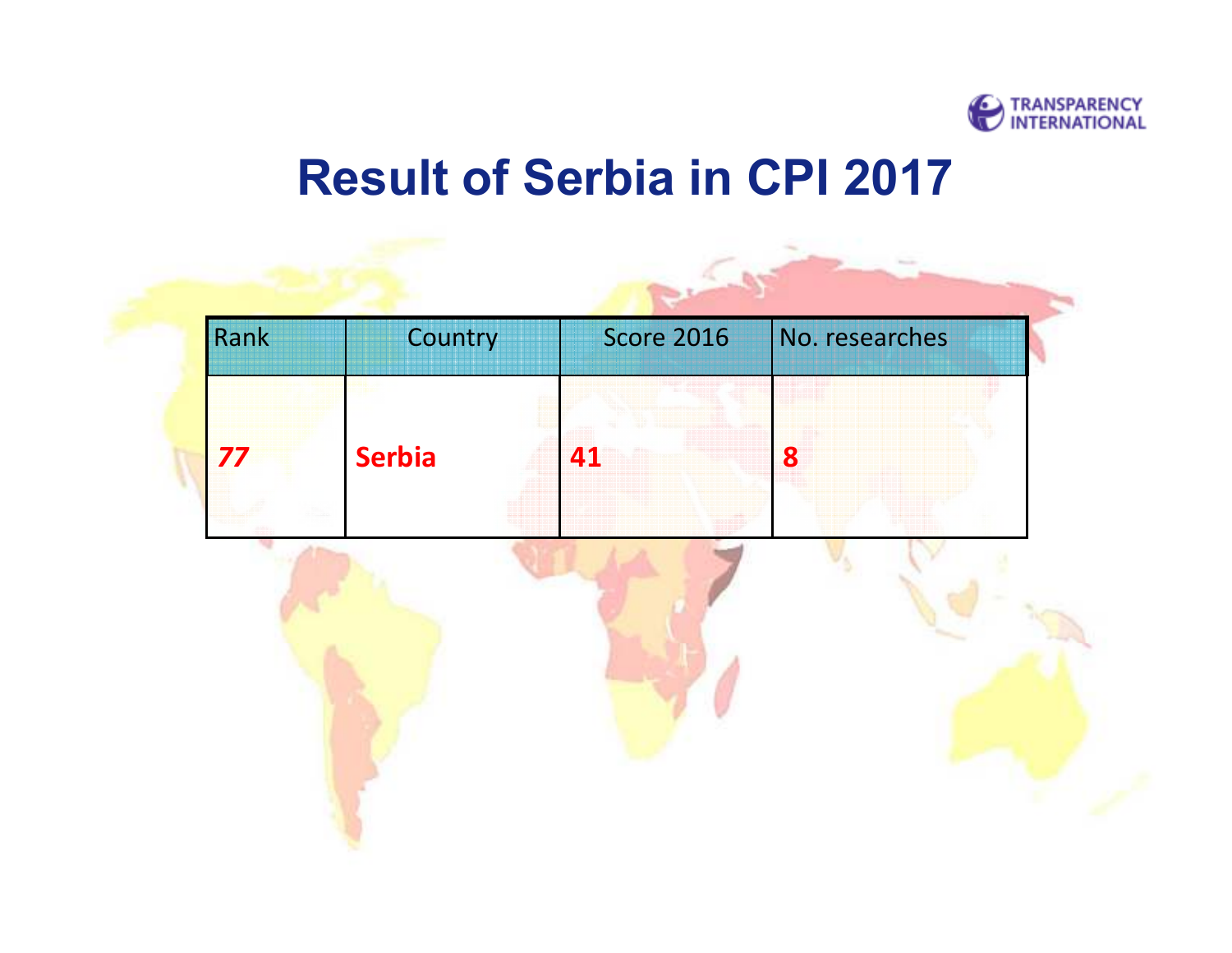

### **CPI for Serbia 2011-2017**

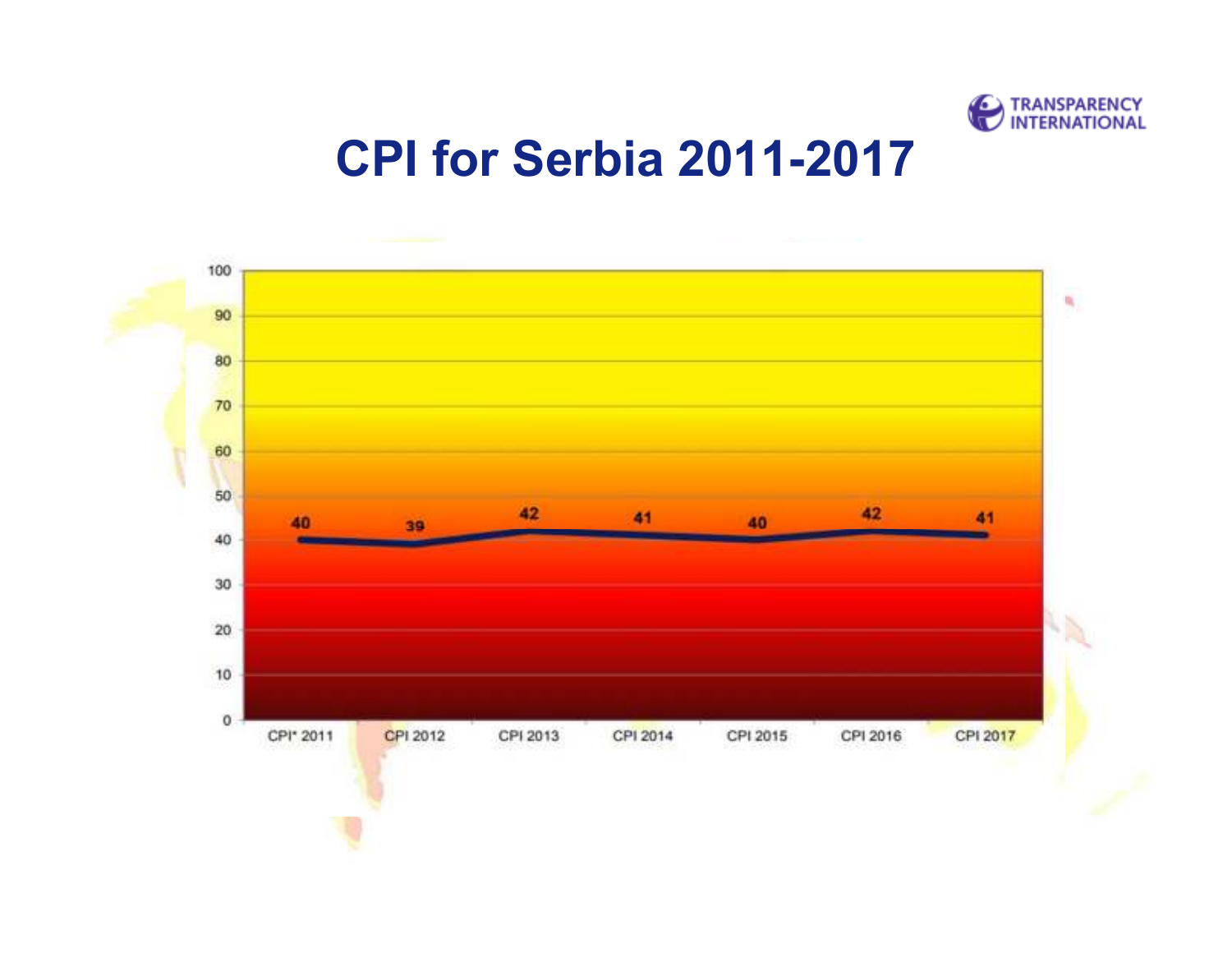#### **CPI 2012-2017**



#### **Serbia, Europe average, global average**

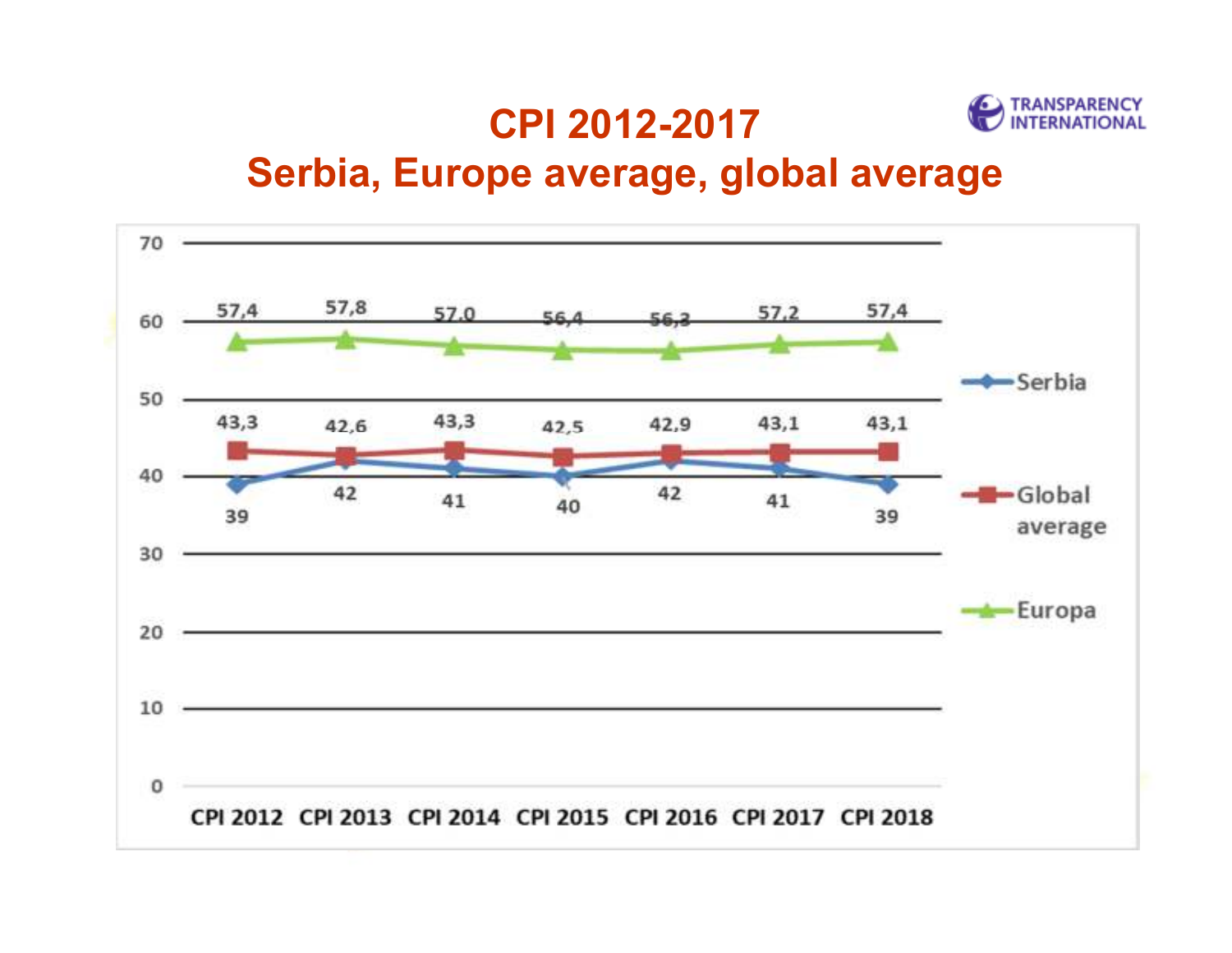

### **CPI 2017 – States of the Former Yugoslavia**

| Rank | Country           | <b>Score 2017</b> | No. researches<br><b>CPI 2017</b> |
|------|-------------------|-------------------|-----------------------------------|
| 34   | <b>Slovenia</b>   | 61                | 10                                |
| 57   | <b>Croatia</b>    | 49                | 10                                |
| 64   | <b>Montenegro</b> | 46                | 5                                 |
| 77   | <b>Serbia</b>     | 41                | 8                                 |
| 91   | <b>B&amp;H</b>    | 38                | 7                                 |
| 107  | <b>Macedonia</b>  | 35                | 6                                 |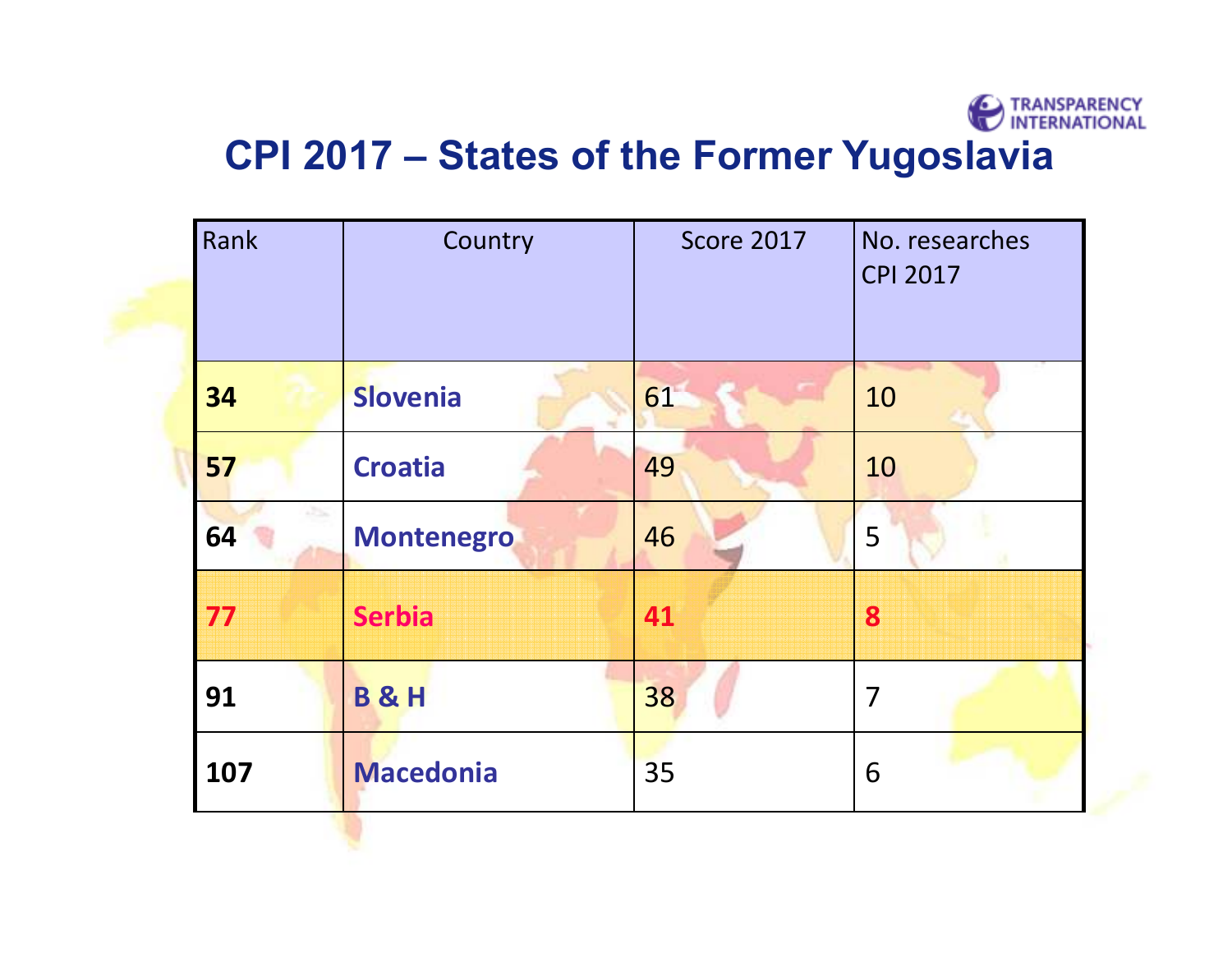

#### **Former socialist countries of Europe**

- •**Estonia 71**
- •**Poland 60**
- •**Slovenia 61**
- •**Lithuania 59**
- •**Letonia 58**
- **Czech 57**
- •**Georgia 56**
- 50 •**Slovakia**
- $\bullet$ **Croatia 49**
- $\bullet$ **Romania 48**
- •**Montenegro 46**
- •**Hungary 45**

**Marked green are countries members of EU**

- •**Belarus 44**
- **Bulgaria 43**
- •**Serbia 41**
- **Kosovo 39**
- **B & H 38**
- •**Albania 38**
- **Macedonia 35**

 $31$ 

- •**Armenia 35**
- •**Moldavia**
- •**Azerbaijan 31**
- **Ukraine 30**
- •**Russia 29**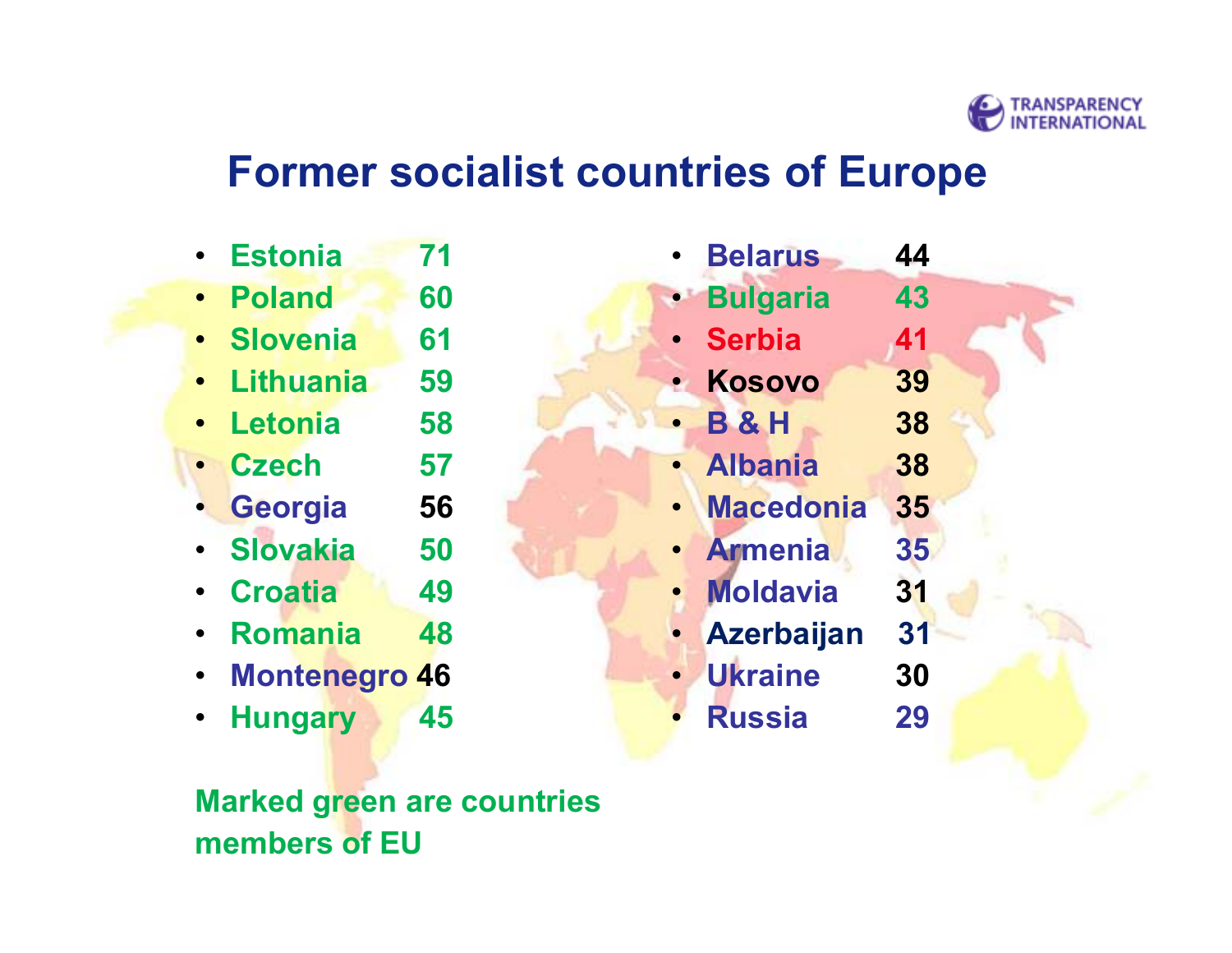

#### **CPI 2017 and comparison to previous years**

- **Perception changes slowly**  with most of the countries there are no important changes, but sometimes due to activities within countries, changes are visible yearly.
- •Compared to the previous year, Barbados (7), Trinidad and Tobago (6), UAE, Jamaica and North Korea (5) have made the most progress in the world. On the other hand, the perceptions of corruption in Bahrain (-7), Liberia (-6) and St. Lucia (-5) worsened the most. There were no major changes in our region.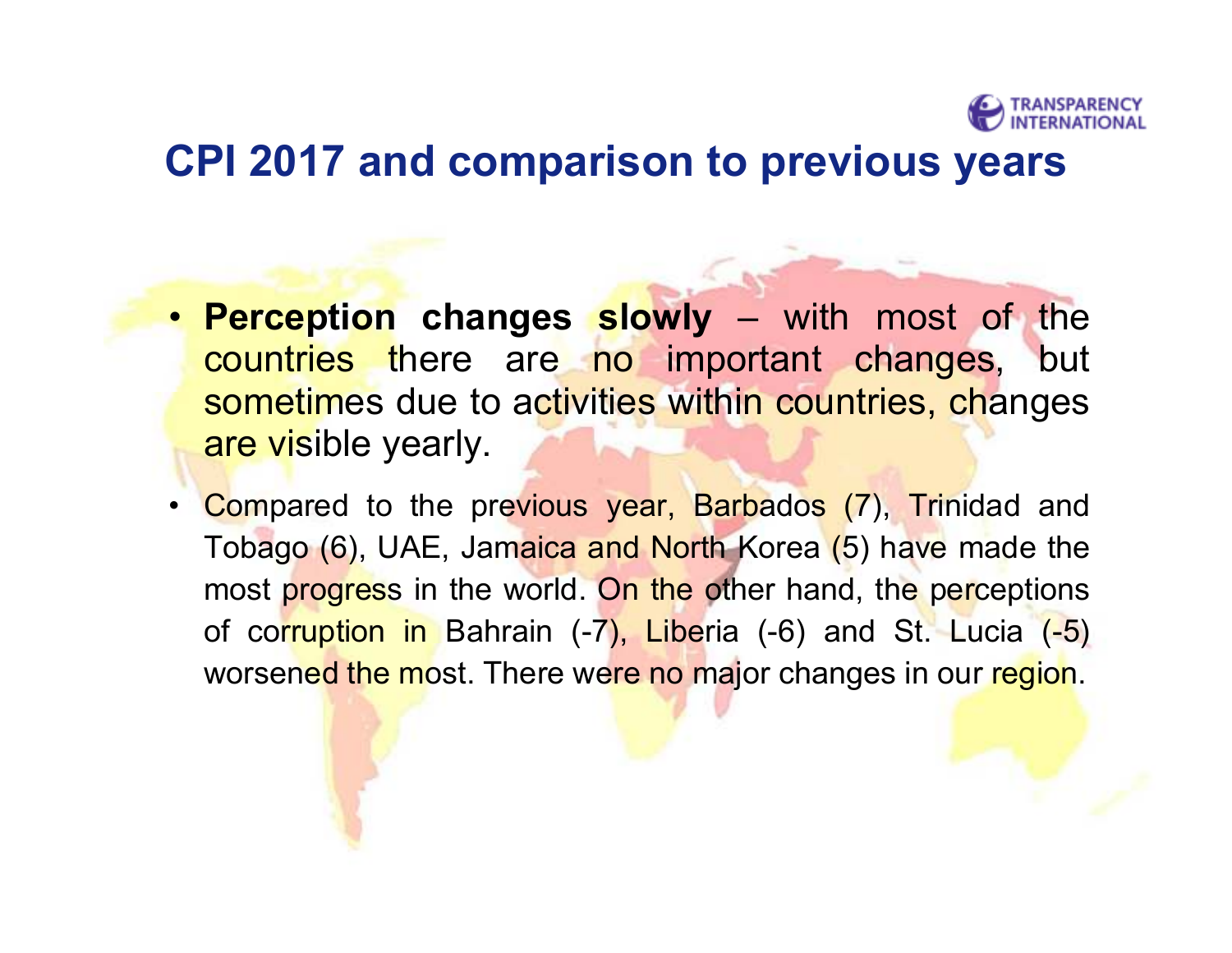## **Reactions to recent rankings**

- $\bullet$ **Data from 2000: facing the disastrous picture of Serbia**
- •**2003: Larger progress on a scale was expected, but perception slowly changes**
- $\bullet$ **2004: New breakthrough – approaching to realistic view of the situation**
- • **2005, 2006 and 2007: Minimum progress trend maintained – no radical changes that would lead to fast change in corruption perception**
- • **2008: Stagnation – fist time not even minimal progress, other countries catching up or even outpacing**
- **2009: Simbolical progress**
- • **2010: Stagnation and expectation that improving of legal framework will bring future progress**
- $\bullet$ **2011: decline of score and regressing on the list**
- $\bullet$ **2012: same reactions as in previous year**
- •**2013: Mild progress, expectation for continuation of such, linking with repressive actions**
- • **2014, 2015, 2016 I 2017: Slight fluctuations, indicator of lack of sufficient improvement, estimations of experts that there are no important changes**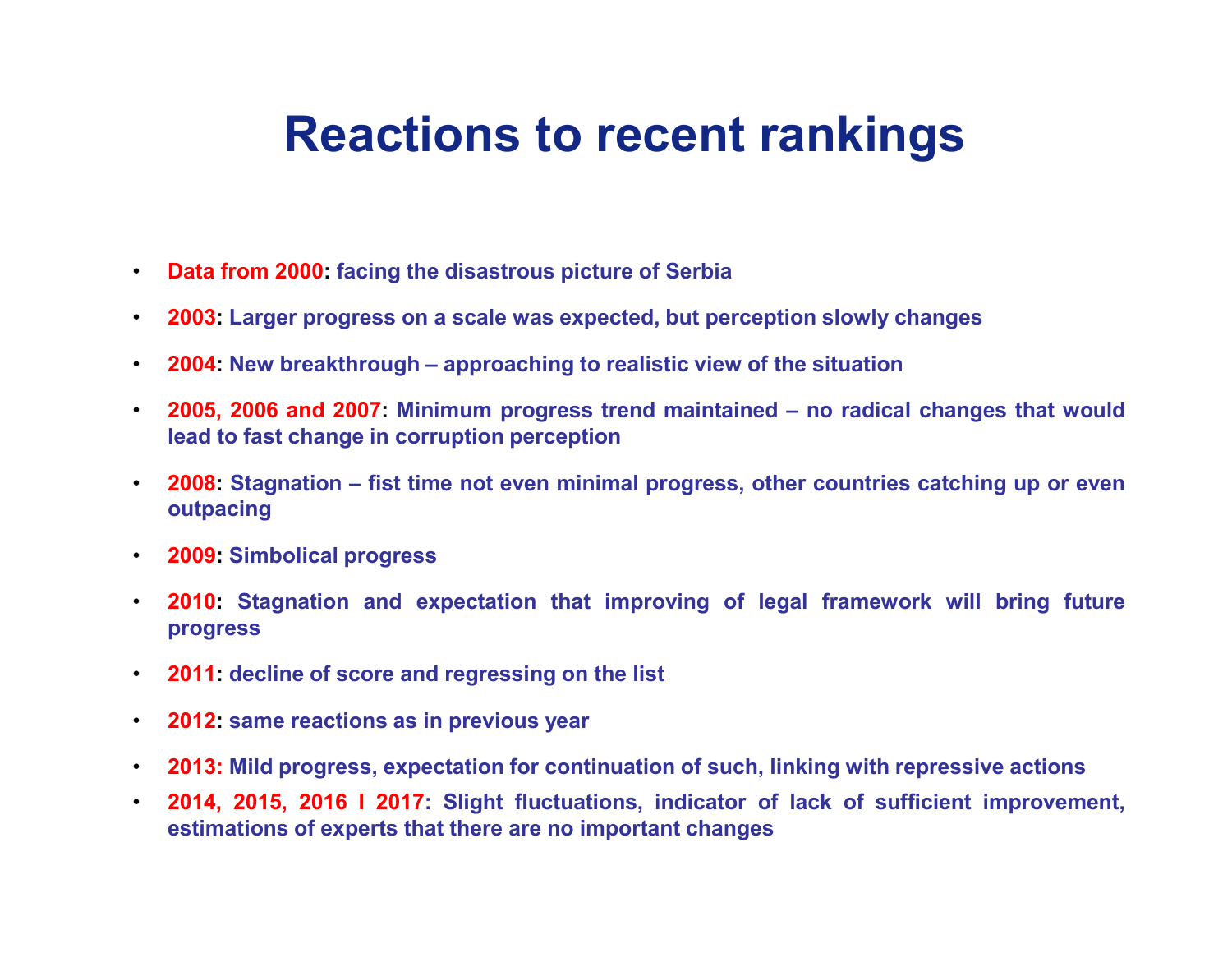## **Results of CPI and Serbia for 2017**

- • Countries **can ignore results of CPI only at their own damage** – even if it doesn't reflect completely real state, **CPI is a good indicator of what other people think of us**
- Although slight progress has been recorded, **Serbia is still considered as a country with high corruption level.** No essential variations in ranking since 2008.
- • **Citizens of Serbia have also impression on highly corrupted public area**, which derives from result of research made on a national sample (e.g. Global Corruption Barometer, UNDP surveys, although those researches show larger fluctuations in corruption perception.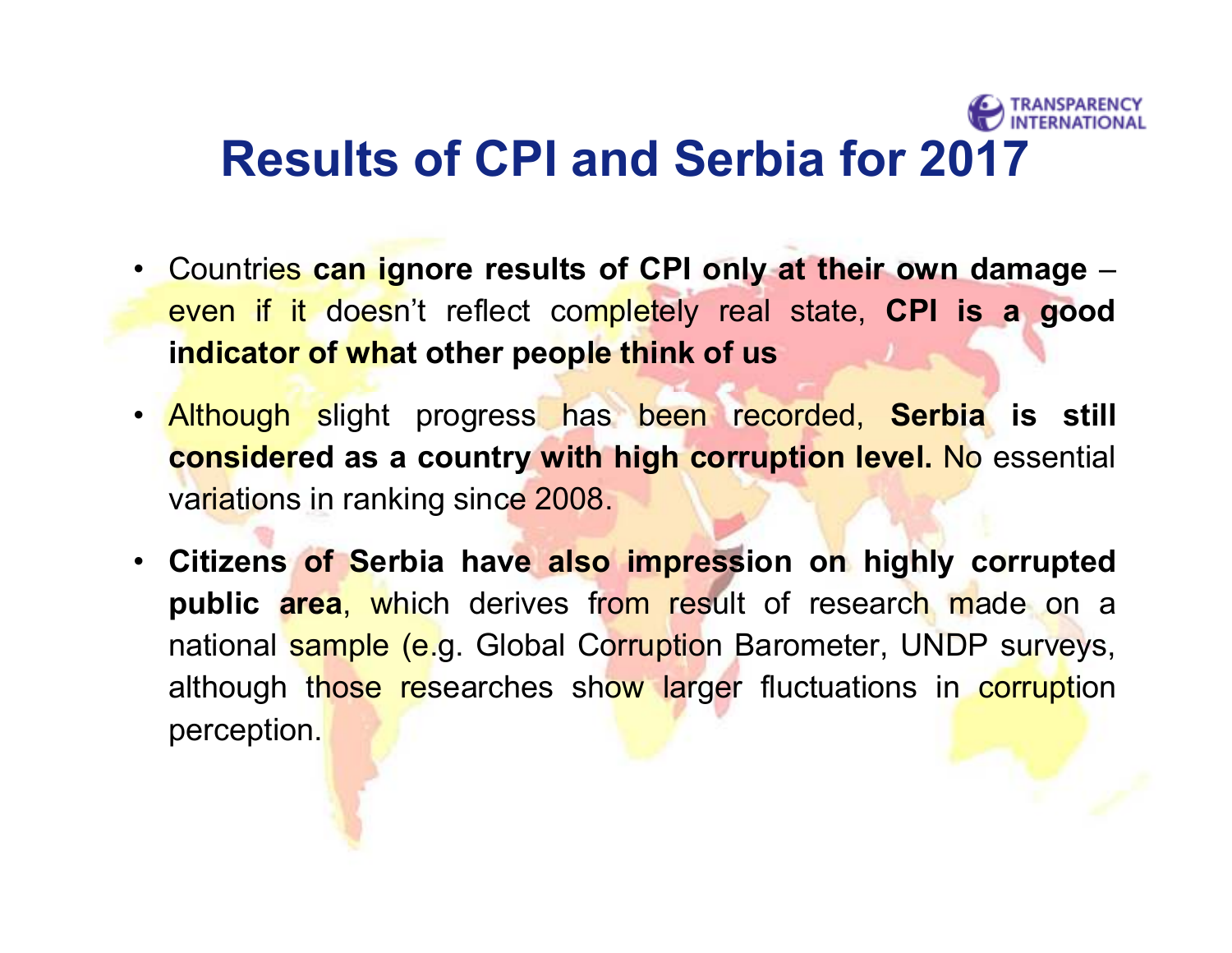## **Corruption perception and its real level**

• **What is the ration between the perception and real level of corruption?** 

When corruption is current topic it can lead to increase of perception on corruption, especially when there is conviction that nothing can be done without corruption, which has been the problem of Serbia in the past 18 years. On the other hand, if the promises of fighting corruption were always followed by concrete actions to address the systemic problems behind individual cases, but also all publicly known cases in which corruption is suspected, this could, in the long run, also affect reducing the actual level of corruption, and then corruption perceptions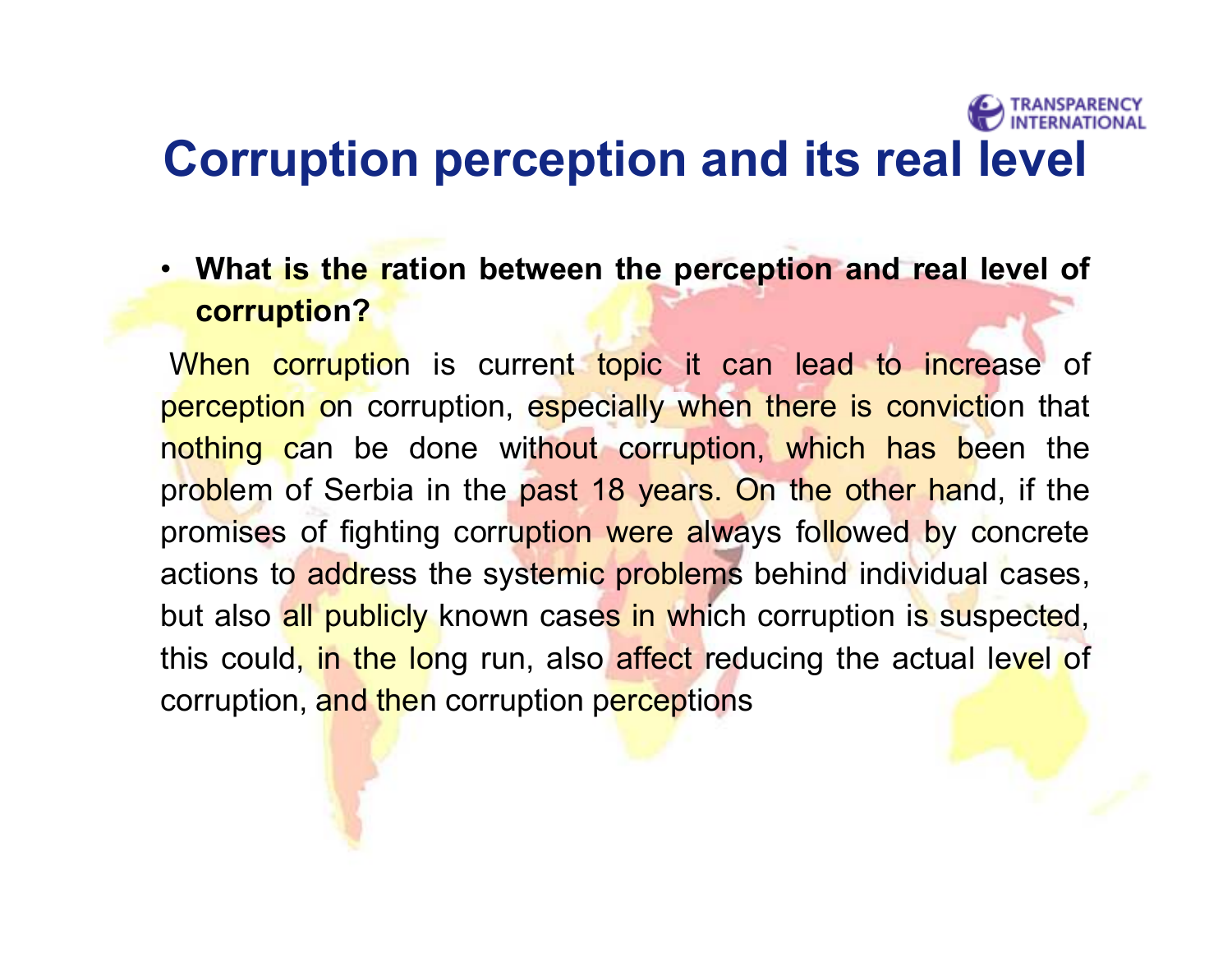

### **Potential discussion topics**

#### • **Is it possible to decrease the corruption perception**?

It certainly is in certain level, through isolated anti-corruption measures and campaigns and their proper media promotion. However, such measures have limited influence to these kind of researches. Besides, **priority of state organs should be prevention, discovering and punishing of on-going corruption, rather than changing perception.**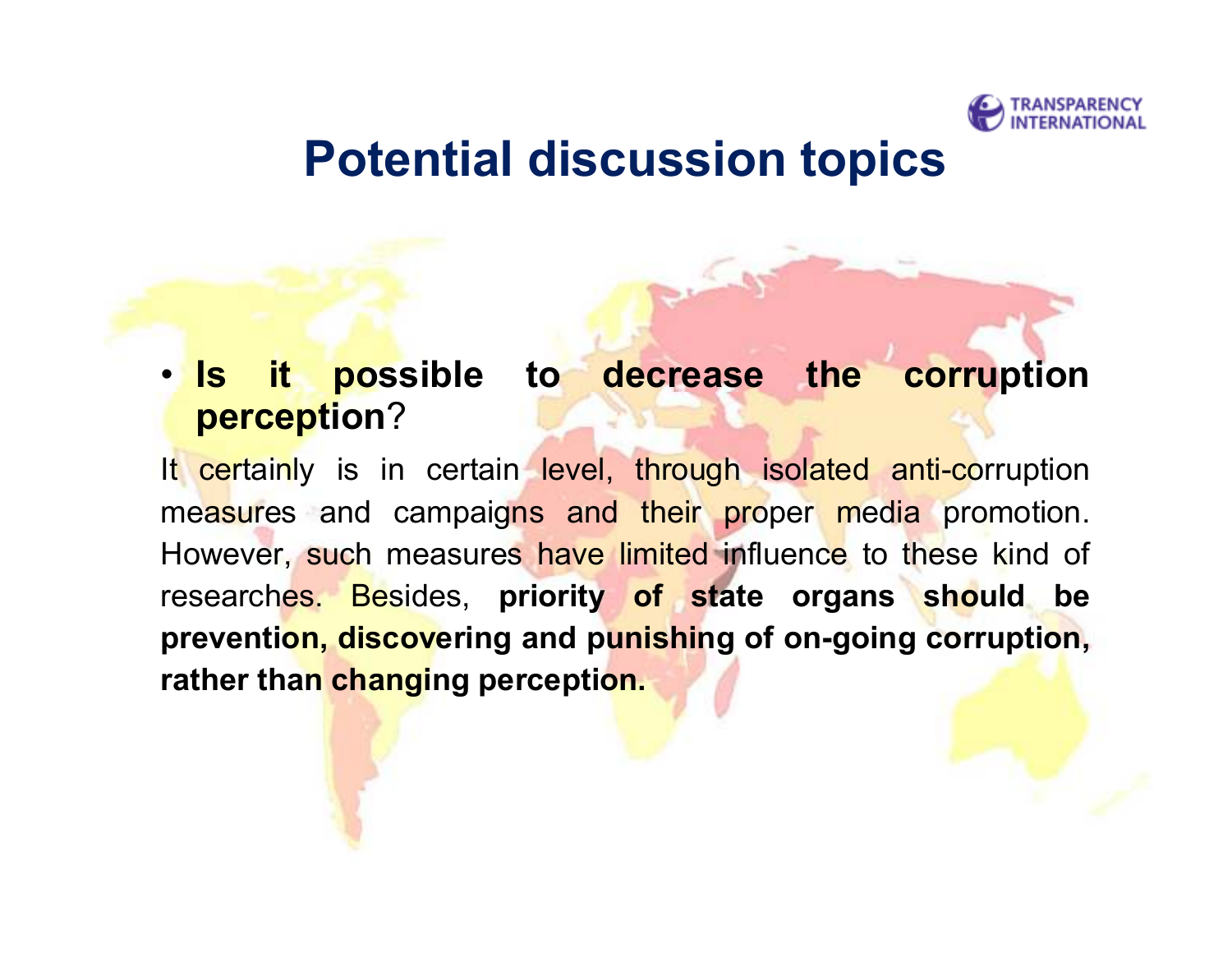

## **Main problems in Serbia**

- • **Violation of adopted anticorruption laws** as the result of absence of "political will" (access to information, public enterprises)
- • **Insufficient capacities of supervising and controlling organs** who perform control over implementation of the law; discretion authorities in determining subject of verification
- •**Insufficient legal framework (necessary: amendments of many laws and** more stronger constitutional guarantees; violation of legal safety by adopting contradictory or vague provisions
- $\bullet$  **Failure to draw a lesson** on the basis of discovered corruption cases and revealed forms of corruptive behavior
- $\bullet$  **Non institutional power** of political parties and individuals which reflects the work of complete public sector
- •**Insufficiently transparent process of decision making, impossibility of** citizens to influence it and unorganized lobbing
- $\bullet$  **Unnecessary procedures and state interventions** that increase number of situations for corruption to occur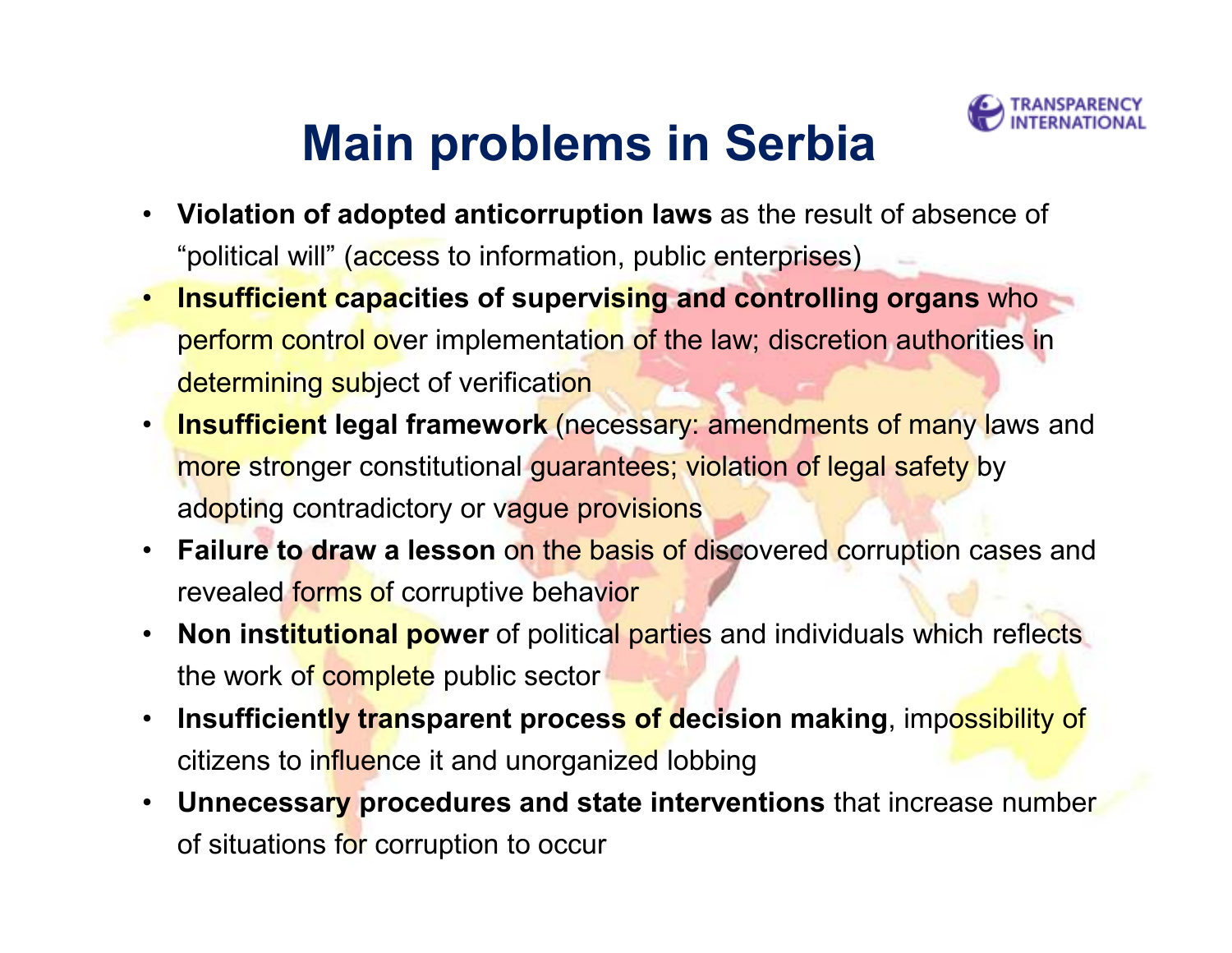## **Insufficiently used opportunities to fight corruption**

- • **European perspective** and determination of EU to monitor progress in chapter 23 from the beginning to the end of negotiations process; level of interest of international organizations was not properly used – poor quality of draft AP for chapter 23, tendency towards receiving "positive opinions" instead of resolving long-term existing problems, using of opinions on "harmonization" as excuse for refusing domestic recommendations.
- • **Concentrated political power** –Government was strong enough to implement reforms, there was no "blackmailing capacity" of coalition partners (less chances for those corrupted to seek protection inside authorities). Chances to use that power for establishing of full institutional fight against corruption system remained unused.
- •**Civil support** – besides general support, citizens were willing to reward politically what was presented as fight against corruption; citizens' expectations have increased but still remain unsatisfied.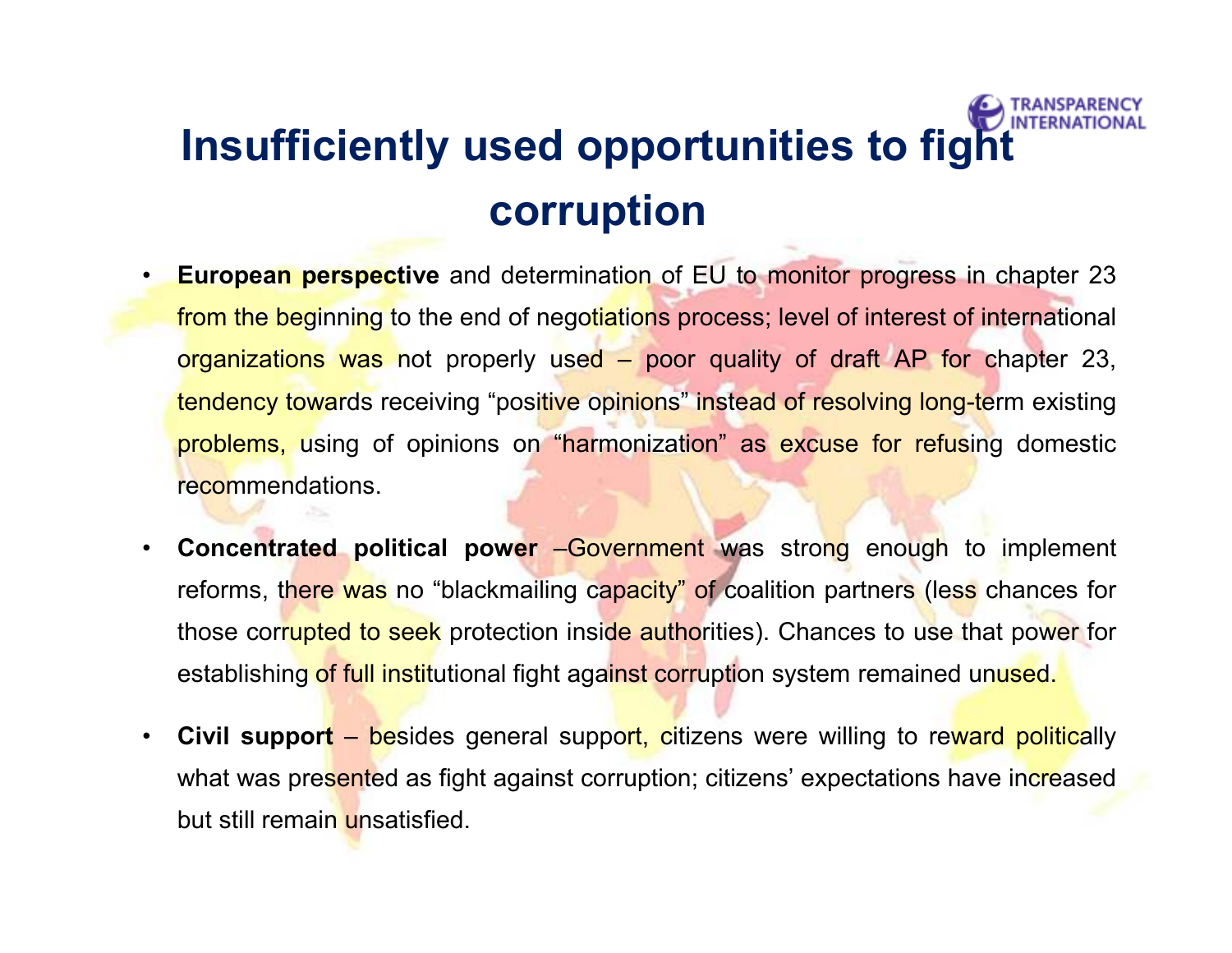

### **Priorities of Serbia in fight against corruption**

- • Providing **greater transparency of state authorities' work** (including rules on public debates and lobbying, increasing transparency of Governmental, public enterprises' and of other institutions' activities),
- • **Decrease of regulatory and financial state interventions** (e.g. license, approvals, subsidies) that create corruption risks, especially when implemented without previous criteria
- •Thorough **reform of public sector organization**
- • Respecting and strengthening the **role of independent state authorities** and providing implementation of their decisions and recommendations
- • Providing **transparency of media ownership** and media financing. Creating conditions for the undisturbed work of the media, breaking the circles around the media that comprise politics, business and marketing companies